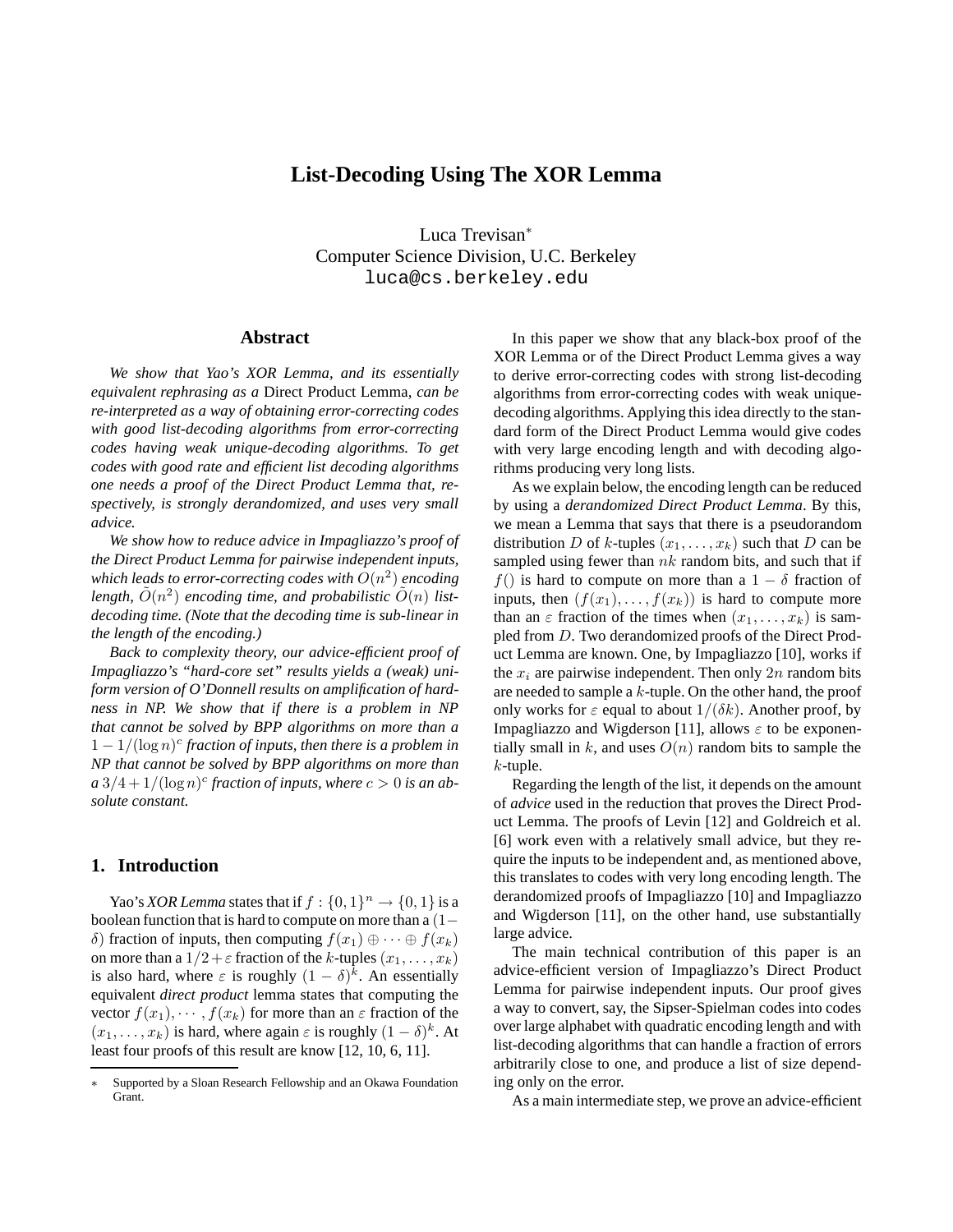version of Impagliazzo's result about hard-core sets for weakly hard-on-average functions. O'Donnell [14] used Impagliazzo's hard core set construction to prove a result about amplification of average-case hardness for problems in NP, in the non-uniform setting. We use our result to prove a uniform version of O'Donnell's results.

#### **1.1. Direct Product Lemma and List Decoding**

Known proofs of the direct product lemma tend have more or less the following form:

For  $\delta > 0$ , integer k, and sufficiently large  $\varepsilon$  (typically  $\varepsilon$  is at least some constant times  $(1 - \delta)^k$ ), let  $f : [N] \rightarrow \{0,1\}$  be a function, define  $F(x_1, ..., x_k) = (f(x_1), ..., f(x_k))$  and let G be a function that agrees with F on at least an  $\varepsilon$ fraction of inputs.

Then there is an oracle circuit A of size poly(log  $N, 1/\varepsilon, 1/\delta, k$ ) that has at most  $poly(1/\varepsilon, 1/\delta)$  oracle gates and such that  $\Pr[A^G(x) = f(x)] \geq 1 - \delta.$ 

Derandomized proofs have a somewhat different form that we will discuss shortly.

The application to coding theory is as follows. Let  $C$ :  $M \to \{0, 1\}^N$  be an error-correcting code having an efficient decoding algorithm that can correct up to  $\delta N$  errors. For a message  $M \in \mathcal{M}$  and an index  $x \in [N]$ , we denote by  $C(M)[x]$  the x-th bit of the encoding of M.

We define a new code  $C' : \mathcal{M} \to (\{0,1\}^k)^{N^k}$  with codewords of length  $N^k$  over the alphabet  $\{0, 1\}^k$ . Let us identify indices of entries of  $C'$  with  $k$ -tuples of elements from  $[N]$ ; then C' is defined as follows: for a message M,

$$
C'(M)[x_1,\ldots,x_k] = (C(M)[x_1]\cdots C(M)[x_k])
$$

That is,  $C'(M)$  has an entry for every k entries of  $C(M)$ , and the entry of  $C'(M)$  contains a concatenation of the  $k$ bits present in the corresponding k entries of  $C(M)$ .

Note that if we think of  $C(M)$  as a function  $f: [N] \rightarrow$  $\{0,1\}$ , then  $C'(M)$  is the function  $F: [N]^k \to \{0,1\}^k$  defined in the direct product lemma.

Let now  $G \in (\{0,1\}^k)^{N^k}$  be a string having agreement  $\varepsilon$ with  $C'(M)$ . From the direct product lemma it follows that there is an oracle circuit A of size  $\text{poly}(\log N, 1/\varepsilon, 1/\delta, k)$ such that  $A^G$  has agreement  $1 - \delta$  with  $C(M)$ . Given G, we can then enumerate all  $2^{poly(\log N, 1/\varepsilon, 1/\delta, k)}$  circuits A of that size, and write the corresponding function (or string of length  $N$ )  $A<sup>G</sup>$ . In this list of strings, at least one of them has agreement at least  $1 - \delta$  with  $C(M)$ . We can apply to each of these strings the decoding algorithm of  $C$ , and then we get another list of  $2^{poly(\log N, 1/\varepsilon, 1/\delta, k)}$  strings, and one of them must be M.

We have thus described a list-decoding algorithm for  $C'$ that can correct a  $1 - \varepsilon$  fraction of errors.

Unfortunately, the encoding length of  $C'$  is  $N^k$ , where  $N$  is the length of the encoding of  $C$ , and the list size is only quasi-polynomial in N.

#### **1.2. Reducing the Encoding Length and List Size**

In the above use of the Direct Product Lemma, the length of the new code is equal to the number of possible inputs for the function  $F$ , and the size of the list is the number of possible circuits A.

If we think of the circuit  $A$  as a fixed uniform machine taking advice (where the advice may depend both on f and G), then we only need to enumerate all possible advice strings, and only the number of advice bits matters to determine the list size. In fact, A may even be a probabilistic machine with advice, in a model where the advice string may depend on the random choices of  $A$  (but not on the input of A), as in [19]. Then we can pick randomness for A and then enumerate all possible advice strings (this approach leads to a probabilistic list-decoding algorithm).

In such a model, the proofs by Levin [12] and by Goldreich et al. [6] can be modified to yield a probabilistic algorithm A that needs only  $poly(1/\varepsilon, 1/\delta)$  bits of advice, which gives a list-decoding algorithm with a list size that is independent of  $N$ . The encoding length, however, is still  $N^k$ .

In order to reduce the encoding length, we need to consider derandomized versions of the Direct Product Lemma. In the derandomized setting, the inputs  $(x_1, \ldots, x_k)$  are chosen according to a pseudorandom distribution and an input for  $F()$  or  $G()$  is the seed used to generate  $(x_1, \ldots, x_k)$ rather than the points themselves.

In the derandomized proof by Impagliazzo [10], the  $x_i$ are pairwise independent, so that the number of inputs of F is only  $O(N^2)$ . Unfortunately the proof is inherently nonuniform, and, in the coding application, the list size is again super-polynomial.

In the derandomized proof of Impagliazzo and Wigderson, there is a trade-off between the input length of  $F$  and the amount of non-uniformity. When F has  $poly(N)$  inputs, the amount of non-uniformity is  $N^{\Omega(1)}$ , and it gets smaller for larger inputs.<sup>1</sup>

<sup>1</sup> The main goal in [11] is to achieve  $\varepsilon = 2^{-\Omega(\delta k)}$  while having the number of inputs for F polynomial in N for constant δ. In the application to pseudorandomness for which the result was meant, it was not a problem that the circuit A would have size  $N^{\Omega(1)}$ . The proof by Impagliazzo is "more derandomized" and uses less advice, but only achieves  $\varepsilon \approx 1/(\delta k)$ .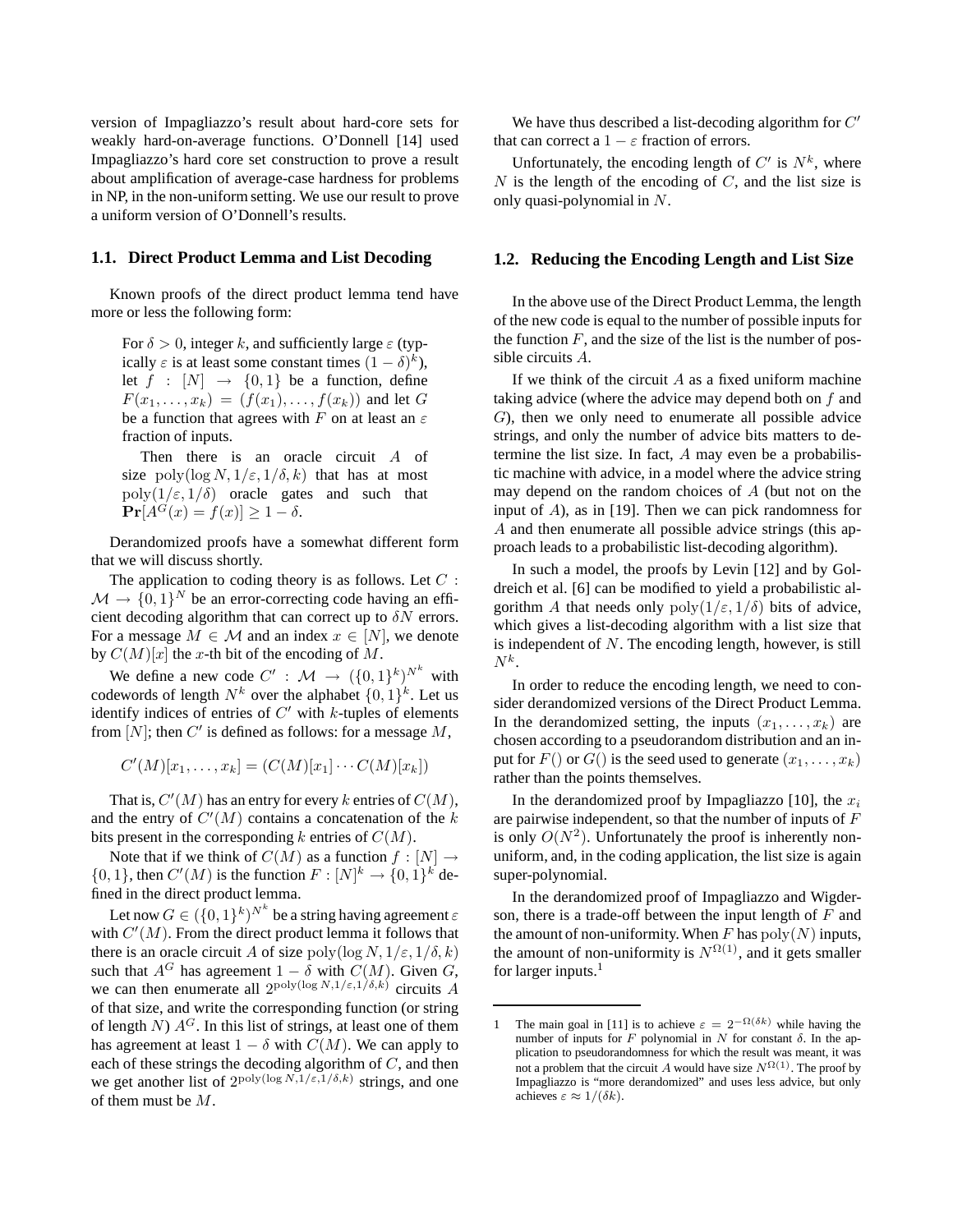# **1.3. An Advice-efficient Proof of the Pairwise Independent Direct Product Lemma**

The main result of this paper is a proof of the Direct Product Lemma for pairwise independent inputs in which the algorithm  $A$  in the reduction uses randomness and poly $(k, 1/\varepsilon, 1/\delta)$  bits of advice.

The proof by Impagliazzo for the pairwise independent case has two steps. He first shows that for every function that is "weakly hard" on average there is a "hard core" subset of inputs on which the function is very hard on average. Then, he uses this result to prove the Direct Product lemma for pairwise independent inputs. We follow the same approach and we show show how to reduce advice in both parts of the proof.

The coding-theoretic application of our result is as follows. Starting from a code with binary codewords of length  $N$  and with a unique-decoding algorithm that corrects up to  $\delta N$  errors, we get a code with codewords of length  $N^2$ , over the alphabet  $\{0,1\}^k$  and with a list-decoding algorithm that produces a list of size  $2^{poly(1/\varepsilon,1/\delta,1/k)}$  and corrects up to a fraction  $1 - \varepsilon$  of errors, where  $\varepsilon = \Omega(1/(\delta k)).$ 

Starting from asymtpotically good codes, such as those of [15], where N is linear in the length of the message and  $\delta$ is a constant, one gets codes with quadratic encoding length and quasi-linear list-decoding algorithm that can correct a  $1 - \varepsilon$  fraction of errors, producing a list of size  $2^{\text{poly}(1/\varepsilon)}$ .

## **1.4. Comparison with [2, 7, 8, 9]**

The codes obtained from Direct Product Lemmas (derandomized or not) can be seen as a special case of a general method to obtain error-correcting codes with large minimum distance from error-correcting codes with smaller minimum distance. The method was introduced by Alon et al. [2] and used recently by Guruswami and Indyk [7, 8, 9].

Suppose we have an error-correcting code  $C : \mathcal{M} \rightarrow$  $\{0, 1\}^N$  in which we can correct a  $\delta$  fraction of errors. Let  $G = ([N], [N'], E)$  be a bipartite right-regular graph with  $N$  vertices on the left and  $N'$  vertices on the right, and let  $k$  be the degree of the vertices on the right. For a vertex  $v$ on the right and an index i, denote by  $\Gamma_i(v)$  the i-th neighbor of v.

Then define a new code  $C' : \mathcal{M} \to (\{0,1\}^k)^{N'}$  as follows.

$$
C'(M)[v] = (C(M)[\Gamma_1(v)], \cdots, C(M)[\Gamma_k(v)])
$$

The reader can verify that our construction for the case of the standard direct product corresponds to using the graph  $G = ([N], [N]^k, E)$  where a vertex  $(u_1, \ldots, u_k)$  on the right is adjacent to the vertices  $u_1, \ldots, u_k$  on the left.

In the pairwise independent case the graph is  $G =$  $([N], [N]^2, E)$  where a vertex  $(a, b)$  on the right is adjacent to the vertices  $(a + b), (a + 2b), \ldots, (a + kb)$  on the left.

We elaborate on this perspective in Section 4 and we show that a simple modification of one of the algorithms of Guruswami and Indyk leads to the completely derandomized and completely uniform direct product theorem.

#### **1.5. Uniform Amplification of Hardness in NP**

O'Donnell uses Impagliazzo's result about hard-core sets to prove a result about amplification of average-case complexity in NP. O'Donnell's result is as follows: suppose that for every problem  $L$  in NP there is a family of polynomial size circuits that solves L on a  $1/2 + 1/n^{.5-\epsilon}$  fraction of inputs; then for every balanced<sup>2</sup> problem L in NP there is a family of polynomial size circuits that solves  $L$ on a  $1 - 1/\text{poly}(n)$  fraction of inputs. If the assumption is strengthened to the existence, for every NP problem, of polynomial size circuits that solve L on a  $1/2 + 1/n^{1/3-\epsilon}$ fraction of the inputs, then the conclusion that for every NP problem L (not just for balanced ones) there is a family of circuits that solves L on a  $1 - 1/\text{poly}(n)$  fraction of inputs.

The result refers to circuits because the use of Impagliazzo's hard core sets makes the reduction non-uniform.

Using our version of Impagliazzo's result, we can prove a statement of the following form:

Suppose that for every problem  $L$  in NP there is a probabilistic polynomial time algorithm that solves L on a  $1/2 + \varepsilon$  fraction of inputs<sup>3</sup> for every input length;

Then for every problem  $L$  in NP there is a probabilistic algorithm that, given  $n$ , runs in  $\text{poly}(n) \cdot 2^{\text{poly}(1/\varepsilon,1/\delta)}$  time, produces a list of  $2^{poly(1/\epsilon,1/\delta)}$  circuits, and, with high probability, one of the circuits solves L on a  $1 - \delta$  fraction of inputs of length  $n$ .

When  $\varepsilon$  and  $\delta$  are at least  $1/(\log n)^c$  for a sufficiently small  $c > 0$ , then the list has polynomial size. We are then faced with the following task: given a list of circuits for an NP problem, such that one of the circuits works well on average, construct a single circuit that works well on average.

If the circuits solved the *search* version of L, then the task would be easy: run the circuits in parallel, then if at least one of them finds a certificate accept, otherwise reject.

A sensible idea would then be to use the search-todecision reduction for average-case NP problem of Ben-

<sup>2</sup> By balanced we mean that on every input length half of the instances are YES instances and half of the instances are NO instances.

<sup>3</sup> By this, we mean that there is an algorithm A such that for a random  $x$ and a random choice of randomness for A there is a probability  $1/2 +$  $\varepsilon$  that A is correct on x.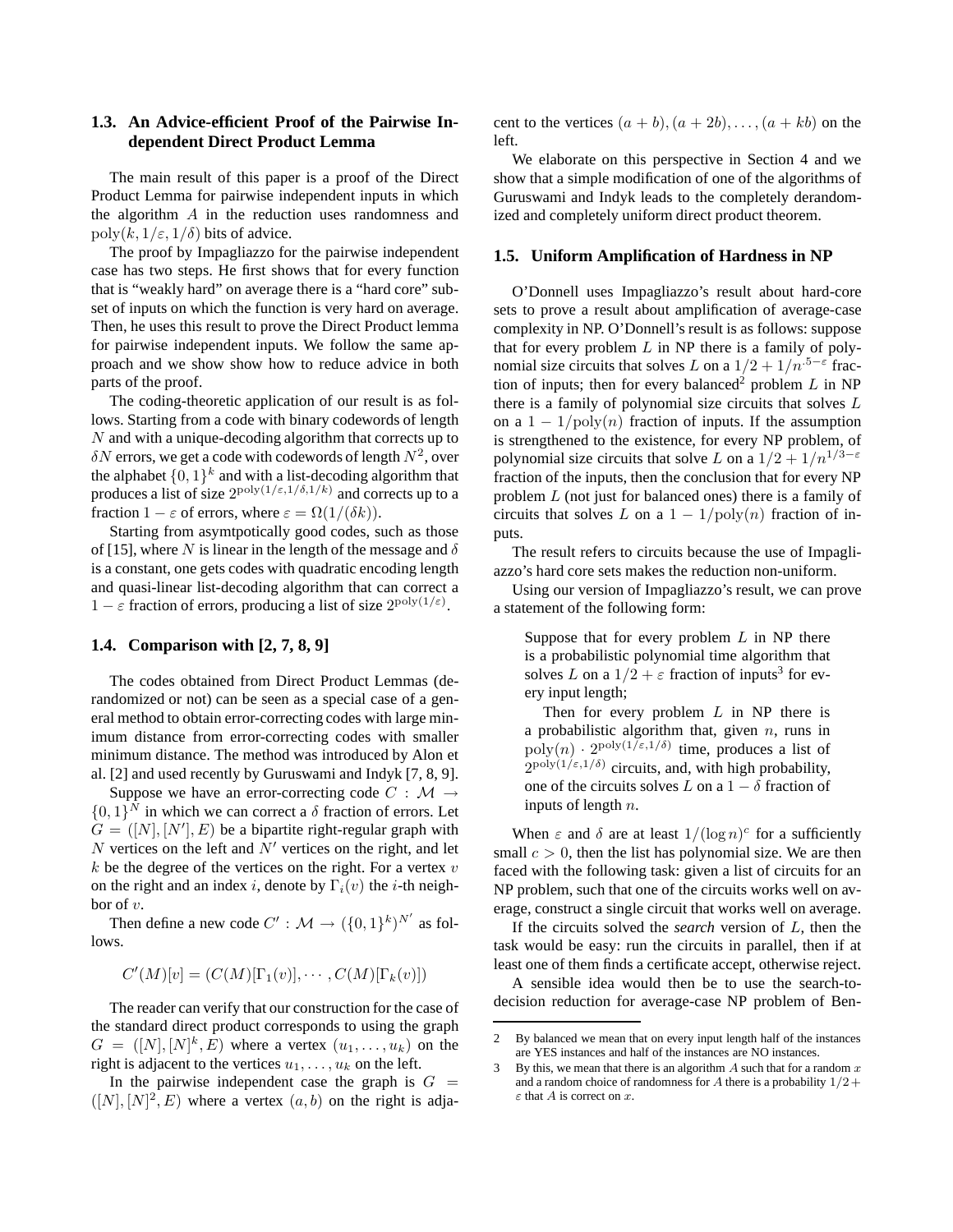David and others [3]. The procedure starts from a language  $L$  and defines a new language  $L'$  such that a good-onaverage *decision* algorithm for L' yields a good-on-average *search* algorithm for L. The problem is that the reduction transforms an algorithm for L' that works on a  $1 - \delta$  fraction of inputs of length  $n'(n)$  into an algorithm for L that works on a  $1 - O(\delta \cdot m(n))$  fraction of inputs of length n, where  $m(n)$  is the length of witnesses for instances of L of length n and  $n'(n)$  is polynomial in n. In particular, the reduction gives nothing if applied to an algorithm for  $L'$  that succeeds only on a  $1 - 1$ /poly log *n* fraction of inputs.

We do not know how to overcome this difficulty, but we show a way of removing non-uniformity under the stronger assumption that for every NP problem we have an an algorithm that solves it on slightly more than a 3/4 fraction of inputs.

Our final result is that if for every problem  $L$  in NP there is a probabilistic polynomial time algorithm that solves L on a  $3/4 + (1/\log n)^c$  fraction of inputs of length n; then for every problem  $L$  in NP there is a probabilistic polynomial time algorithm that solves L on a  $1 - 1/(\log n)^c$  fraction of inputs, where  $c$  is an absolute constant.

#### **1.6. Overview**

We present an almost uniform version of Impagliazzo's hard-core set result in Section 2. We use this result in Section 3 to prove an advice-efficient direct product lemma for pairwise indpendent inputs. In Section 4 we point out the equivalence between certain graph-based constructions of error-correcting codes and the constructions derived from derandomized direct product lemmas. Finally, in Sections 5 and 6 we give a uniform amplification of hardness result for NP.

Some proofs are omitted due to space constraints. A full version of this paper, which includes all proofs, is available from ECCC [18].

# **2. An Advice-efficient Version of Impagliazzo's Hard-Core Sets**

We can abstract Impagliazzo's main result in his construction of hard-core sets as follows.

**Definition 1 (Set-Function Game).** *Let* N *be an integer,*  $\delta, \varepsilon \in (0, 1/2)$  *be fractions and*  $f : [N] \to \{0, 1\}$  *be a function. Consider the following game: at every step* i *the first player produces a set*  $H_i \subseteq [N]$  *such that*  $|H_i| \geq \delta N$  *and the second player replies with a function*  $g_i : [N] \rightarrow \{0, 1\}$ such that  $g_i$  and  $f$  agree on at least an  $1/2 + \varepsilon$  fraction of el*ements of* H<sup>i</sup> *. The first player wins at step* i *if the function*  $g(x) = \text{majority}\lbrace g_1(x), \ldots, g_i(x) \rbrace$  *agrees with*  $f()$  *on at least a*  $1 - \delta$  *fraction of the elements of* [N].

**Lemma 2 (Impagliazzo [10]).** *There is a strategy for the first player such that for every strategy for the second player involving* 2 <sup>N</sup>o(1) *possible functions* g*, the first player wins within*  $\text{poly}(1/\varepsilon, 1/\delta)$  *steps.* 

Impagliazzo uses Lemma 2 in the following way. Suppose that we have a function  $f: \{0, 1\}^n \to \{0, 1\}$  such that for every set  $H \subseteq \{0,1\}^n$  with  $|H| \geq \delta 2^n$  there is a circuit C of size  $\leq s$  such that C computes f on at least a  $1/2 + \varepsilon$  fraction of the elements of H. Then, we can play the set-function game (as a mental experiment) with the first player using the strategy of Lemma 2 and the second player always replying with a circuit of size  $\leq s$ . Then, we conclude that f can be computed on a  $1 - \delta$  fraction of the inputs by a circuit of size  $s \cdot \text{poly}(1/\varepsilon, 1/\delta)$ . By contrapositive, if it is impossible to compute f on a  $1 - \delta$  fraction of inputs using a circuit of size  $s$ , then there must be a set  $H \subseteq \{0,1\}^n$  such that no circuit of size  $s \cdot \text{poly}(\varepsilon, \delta)$  can compute f on more than a  $1/2 + \varepsilon$  fraction of the elements of  $H^4$ 

The argument is inherently non-uniform, and, in fact, it is not clear how to use Lemma 2 in a uniform setting. The following Lemma gives a way of doing it.

**Lemma 3.** *Let* C *be a distribution of circuits samplable in time*  $t, f : [N] \rightarrow \{0, 1\}$  *be a function and let*  $\gamma, \delta, \varepsilon$  *be such that for every subset*  $H \subseteq [N], |H| \geq \delta N$ *, we have* 

$$
\Pr_{C \leftarrow C} \left[ \Pr_{x \in H} [f(x) = C(x)] \ge \frac{1}{2} + \varepsilon \right] \ge \gamma
$$

*Then there is a distribution* C ′ *of circuits samplable in time*  $t \cdot \text{poly}(1/\varepsilon, 1/\delta)$  *such that* 

$$
\Pr_{C \leftarrow C'} \left[ \Pr_{x \in [N]} [f(x) = C(x)] \ge 1 - \delta \right] \ge \gamma^{\text{poly}(1/\varepsilon, 1/\delta)}
$$

*Proof.* As a mental experiment, we are going to run Impagliazzo's procedure against samples from  $C$ . We need at most  $t = \text{poly}(1/\varepsilon, 1/\delta)$  circuits, and, each time, we have a probability  $\gamma$  that a circuit sampled from C is a legal move.

The distribution  $C'$  is thus as follows. We compute the upper bound  $t = \text{poly}(1/\varepsilon, 1/\delta)$  to the number of moves in the strategy of Lemma 2. Then we pick at random  $i \in \{1, \ldots, t\}$  and sample i circuits  $C_1, \ldots, C_i$  independently from C. Finally, we output the circuit  $C(x)$  = majority  $\{C_1(x), \ldots, C_i(x)\}.$ 

There is a probability at least  $(1/t) \cdot \gamma^t$  that C computes f on a  $1 - \delta$  fraction of inputs.  $\Box$ 

The conclusion of the Lemma can be equivalently stated as the existence of a probabilistic algorithm that produces

<sup>4</sup> The Set-Function game in [10] refers not to sets of size  $\delta N$ , but to "measures," or, essentially, distributions of min-entropy at least  $log(\delta N)$ . However Impagliazzo also shows a result about "rounding" measures to sets which implies that Lemma 2 is true as stated.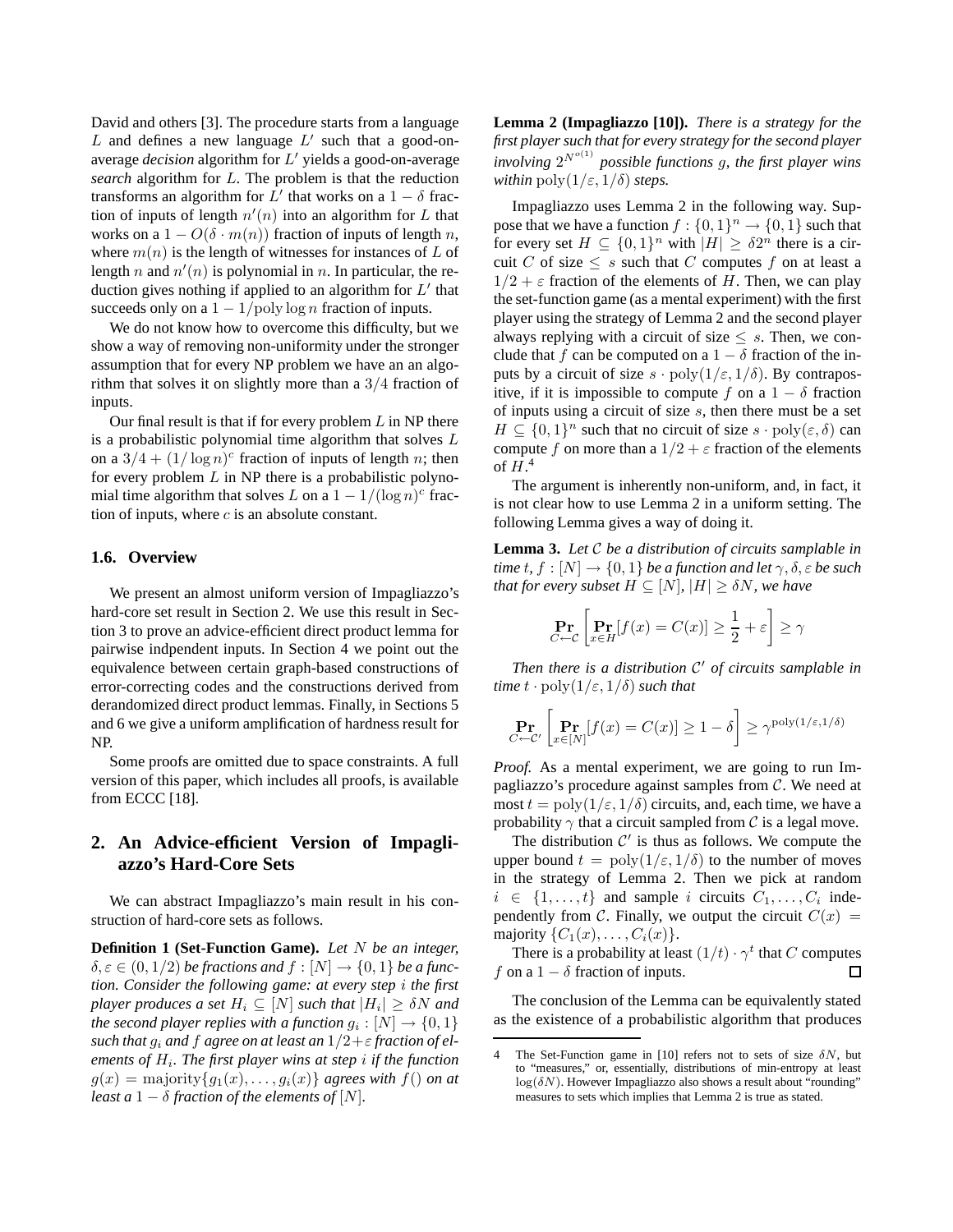a list of  $(1/\gamma)^{\text{poly}(1/\epsilon,1/\delta)}$  circuits such that with high probability one of them solves f on a  $1 - \delta$  fraction of inputs. The correct circuit can then be specified using  $\log(1/\gamma) \cdot \text{poly}(1/\varepsilon, 1/\delta)$  bits of advice, assuming a nonuniform model like the one of [19], where a randomized machine tosses its random coins, and then receives an advice that depends on the randomness and on the input length, but not on the input itself.

# **3. Advice-efficient Direct Product Lemma for Pair-wise Independent Inputs**

For simplicity, in this section we will refer to a specific pair-wise independent generator, even though the argument could be applied more generally.

Suppose we have a function  $f : [N] \to \{0, 1\}$  and that  $[N]$  is a field (for example, N is prime and we do operations (mod N)). Then, if we pick  $a, b \in [N]$  at random, the elements  $a + b$ ,  $a + 2b$ , ..., $a + kb$  are pairwise independent.

Define the function  $f^k: [N]^2 \to \{0,1\}^k$  as

$$
f^{k}(a,b) = f(a+b), f(a+2b), \ldots, f(a+kb).
$$

Then the pair-wise independent Direct Product Lemma of Impagliazzo [10] implies that if  $f$  is hard to compute on more than a  $1 - \delta$  fraction of inputs with circuits of size s, then  $f^k$  is hard to compute on more than an  $\varepsilon$  fraction of inputs with circuits of size  $s \cdot \text{poly}(1/k, \delta)$ , where  $\varepsilon = O(1/\delta k)$ .

The proof works as follows: suppose that there is a circuit A of size s that computes  $f^k$  on more than an  $\varepsilon$  fraction of inputs; then for every  $H \subseteq [N]$  we show that there is a circuit that computes f on a  $1/2 + \Omega(\varepsilon)$  fraction of the elements of H, furthermore, C is of size  $s + \text{poly} \log N$ . Using the results about hard-core sets, we conclude that there is a circuit of size s · poly $(k, 1/\delta)$  that computes f on a  $1-\delta$ fraction of inputs.

Let us now see the proof in detail. The following presentation is taken from [10] by specializing the analysis given for general r-wise independent generators to the case of the particular pairwise independent generator considered in this section. At every step we show how to replace non-uniform choices with random choices, and estimate the probability that random choices are correct.

Assume  $\varepsilon \geq 128/\delta k$  and let  $\gamma = \varepsilon/256$ .<sup>5</sup> Let A:  $[N]^2 \rightarrow \{0,1\}^k$  be a function that agrees with  $f^k$  on at least an  $\varepsilon$  fraction of the inputs. Let  $A_i(a, b)$  be the *i*-th output of A. Fix a set  $H \subseteq [N]$  such that  $|H| = \delta N$ . Our goal is to find a circuit  $C$  such that  $C$  computes  $f$  on at least a  $1/2 + \gamma$  fraction of the elements of  $[N]$  and such that the size of  $C$  is not much larger than the size of  $A$ .

We will give a probabilistic procedure that succeeds with probability  $\text{poly}(1/\varepsilon, 1/\delta, 1/k)$ .

Define the k random variables  $F_1, \ldots, F_k$  as follows: pick at random  $a, b \in [N]$  then

- $F_i = 1$  if  $a + ib \in H$  and  $A_i(a, b) = f(a + ib)$ ,
- $F_i = 0$  otherwise.

A first observation is that if there is an  $i$  such that  $\Pr[F_i = 1] \notin \delta(1/2 \pm \gamma)$  then our task of constructing  $C$  is quite easy.

**Claim 1.** *Suppose that*  $Pr[F_i = 1] > \delta(1/2 + \gamma)$  *or*  $\Pr[F_i = 1] < \delta(1/2 + \gamma)$ *. Then there is a circuit of size* poly log N *that makes one oracle query to* A *and solves* f *on a*  $1/2 + \gamma$  *fraction of H. Furthermore, there is a probabilistic construction of circuits of size* poly log N *that make one oracle query to A. With probability at least*  $\gamma/2$ *, the construction gives a circuit solves f on a*  $1/2 + \gamma/2$  *fraction of* H*.*

It remains to consider the case in which  $\delta(1/2 - \gamma) \leq$  $\mathbf{E}[F_i] \leq \delta(1/2 + \gamma)$  for every *i*. We note that, of course,  $\mathbf{E}[\sum_i F_i] = \delta k(\frac{1}{2} \pm \gamma)$ . On the other hand, we are going to argue that  $\sum_i F_i$  is not very concentrated around its expectation, and so the  $F_i$  cannot be almost pairwise independent.

**Claim 2.** *Suppose*  $Pr[F_i = 1] = \delta(1/2 \pm \gamma)$  *for all i. Then there are indices* i, j *such that*

$$
\mathbf{E}[F_i F_j] - (\mathbf{E}[F_i] \mathbf{E}[F_j]) \ge \frac{\delta^2 \varepsilon}{64}
$$

The dependency can be exploited to compute  $f$  on  $H$ .

**Claim 3.** *Under the same assumption of Claim 2, there is a circuit of* poly log N *size that makes one oracle query to* A *and solves* f *on a*  $1/2 + 4\gamma/3$  *fraction of H. There is also a samplable distribution of circuits of size* poly log N *with one oracle query to* A *such that the distribution produces with probability at least*  $\gamma/6$  *a circuit that solves* f *on a*  $1/2 + \gamma$  *fraction of H.* 

See [18] for the proof of Claims 1, 2 and 3.

Finally, consider the following distribution over circuits: pick at random indices  $i, j$ , then with probability  $1/2$  sample a circuit from the distribution of Claim 1 (with respect to  $i$ ) and with probability  $1/2$  sample a circuit from the distribution of Claim 3 (with respect to  $i, j$ ).

Then, in each possible case, there is a probability  $\Omega(\delta \varepsilon / k^2)$  that we sample a circuit computes f on at least a  $1/2 + \gamma/2$  fraction of the elements of H. Notice that the distribution is independent of  $H$ , and, indeed, the result is true for all H such that  $|H| = \delta N$ .

We can then apply Lemma 3. We summarize the result proved in this section as follows.

<sup>5</sup> We are making no attempt to optimize constants.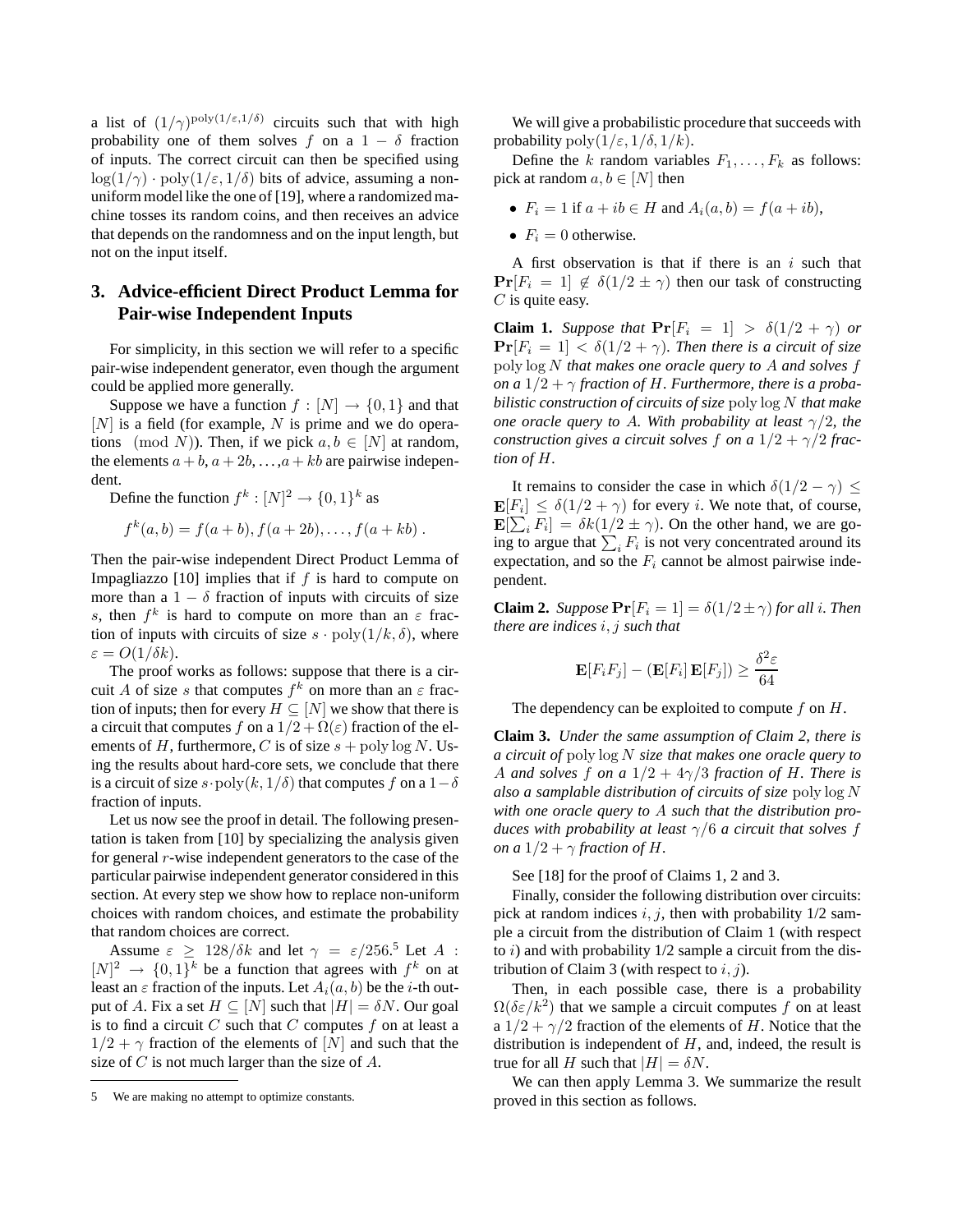**Theorem 4.** *Let*  $f : [N] \rightarrow \{0, 1\}$ *, and let*  $\varepsilon$ *,*  $\delta$ *, k, and*  $f^k : [N]^2 \to \{0,1\}^k$  be defined as the beginning of this *section. Let* A *be a function that has agreement*  $\varepsilon$  with  $f^k$ . *There is a probabilistic algorithm that runs in*  $2^{poly(1/\varepsilon, 1/\delta)}$ . poly log N *time and produces a list of* 2 poly(1/ε,1/δ) *oracle circuits; each circuit has size*  $poly(log N, 1/\varepsilon, 1/\delta)$  *and makes*  $poly(1/\varepsilon, 1/\delta)$  *oracle queries. With high probability, at least one circuit in the list, when given oracle access to* A, solves f on a  $1 - \delta$  fraction of inputs.

For the coding-theoretic application, let  $C : \mathcal{M} \rightarrow$  $\{0,1\}^N$  be an error-correcting code with a linear-time decoding algorithm that can correct a  $\delta$  fraction of errors and with a quadratic time (or better) encoding algorithm. For example,  $C$  could be a Sipser-Spielman code [15]. Assume  $N$ is prime, and consider  $[N]$  as a field.

Then, for parameters  $\varepsilon$ , k as the beginning of this section, define the code  $C' : \mathcal{M} \to (\{0,1\}^k)^{N^2}$ . For a message M and for indices  $a, b \in [N]$ , the entry indexed by  $(a, b)$  in  $C'(M)$  is the k-bit string

$$
C'(M)[a,b] = (C(M)[a+b]\cdots C(M)[a+kb])
$$

Let A be a string that has agreement  $\varepsilon$  with  $C'(M)$ . Then there is a probabilistic algorithm that runs in  $2^{poly(1/\varepsilon,1/\delta)}$ . poly  $\log N$  time and produces a list of  $2^{\text{poly}(1/\epsilon,1/\delta)}$  oracle circuits; each circuit has size  $\text{poly}(\log N, 1/\varepsilon, 1/\delta)$  and makes  $poly(1/\varepsilon, 1/\delta)$  oracle queries. With high probability, at least one circuit in the list, when given oracle access to A, defines a string that agrees with  $C(M)$  on a  $1-\delta$  fraction of entries.

In  $2^{poly(1/\epsilon,1/\delta)} \cdot Npoly \log N$  time we can compute all the strings defined by all the circuits in the list, and then apply the unique decoding algorithm to each of them. This way we get a list of size  $2^{poly(1/\epsilon,1/\delta)}$  that contains M.

# **4. Codes and Direct Product Lemmas From Expander Graphs**

As discussed in the introduction, codes obtained from a Direct Product Lemma can be seen as graph-based constructions of codes in the spirit of [2, 7, 8, 9]. In fact the converse is also true: if a graph-based construction of codes has a sub-linear time error-correction procedure, then it also gives a direct product result. In this section we observe that the decoding procedure for one of the codes in [8] has indeed a sub-linear time decoding procedure, and hence we derive a new direct product result from it. The result is weak in the sense that it proves only constant average-case hardness, but the result is *completely* derandomized, and the reduction is uniform and deterministic.

Consider the following definition.

**Definition 5.** We say that a k-regular bipartite graph  $G =$  $([N], [N], E)$  *is an*  $(\varepsilon, \delta)$ -mixer if for every subset B of ver*tices on the right such that*  $|B| > (1/2 - \varepsilon)N$ *, there are at most*  $\delta N$  *vertices v on the left such that*  $|\Gamma(v) \cap B| > k/2$ *.* 

**Lemma 6.** *There are explicit*  $(\varepsilon, \delta)$ -mixers with  $k =$  $\text{poly}(1/\varepsilon, 1/\delta)$ .

In fact, any family of expanders with a  $poly(1/\varepsilon, 1/\delta)$ eigenvalue gap is an  $(\varepsilon, \delta)$  mixer. In the Lemma above, "explicit" means that the neighborhood of a vertex can be computed in time polynomial in  $\log N$  and in k. The constructions in [13], and, in fact, even those in [5], prove Lemma 6.

**Theorem 7.** *Let*  $f_n : \{0, 1\}^n \to \{0, 1\}$ ,  $\varepsilon(n), \delta(n) > 0$  *be arbitrary, and*  $G_n = (\{0,1\}^n, \{0,1\}^n, E)$  *be a an explicit family of*  $(\varepsilon(n), \delta(n))$  *mixers of degree*  $k(n)$ *.* 

Define the function  $F_n: \{0,1\}^n \rightarrow \{0,1\}^{k(n)}$  as

$$
F(x) = (f(\Gamma_1(x)), \cdots, f(\Gamma_k(x)))
$$

*Suppose there is a deterministic algorithm* A *running in time*  $t(n)$  *that solves*  $F_n$  *on a*  $1/2 + \varepsilon(n)$  *fraction of the inputs.*

*Then there is a deterministic algorithm* A′ *running in time*  $O(t \cdot poly(k, n))$  *that solves*  $f_n$  *on a*  $1 - \delta(n)$  *fraction of inputs.*

Notice that the new function has the *same input length* as the original function, and the result preserves both uniformity and determinism. This is probably the only known "amplification of hardness" proved with a deterministic reduction.

*Proof.* On input  $x \in \{0,1\}^n$ , algorithm  $A'()$  finds the k neighbors  $y_1, \ldots, y_k$  of x in  $G_n$  and applies algorithm  $A()$ to each of them. The results  $A(y_1), \ldots, A(y_k)$  contain each a prediction of the value  $f(x)$ . Algorithm  $A'$  returns the value that occurs more often among such predictions.

Let  $B \subseteq \{0,1\}^n$  be the set of inputs y such that  $A(y) \neq$  $F(y)$ . By assumption,  $|B| \leq (1/2 - \varepsilon)2^{n}$ . The inputs  $x \in$  $\{0,1\}^n$  such that  $A'(x) \neq f(x)$  are such that a majority of their neighbors belong to  $B$ . By the mixing property of  $G$ , there can be at most  $\delta 2^n$  such inputs x. П

By applying a randomness-efficient version of Goldreich-Levin, we can also define a boolean function  $f' : \{0,1\}^{n+\log k + O(\log 1/\varepsilon)} \to \{0,1\}$  such that a deterministic algorithm that computes  $f'$  on a  $7/8 + O(\varepsilon)$ fraction of inputs can be turned into a deterministic algorithm of comparable complexity that computes f on a  $1 - \delta$ fraction of inputs, where  $n, k, \varepsilon, \delta$  are as in the above Theorem.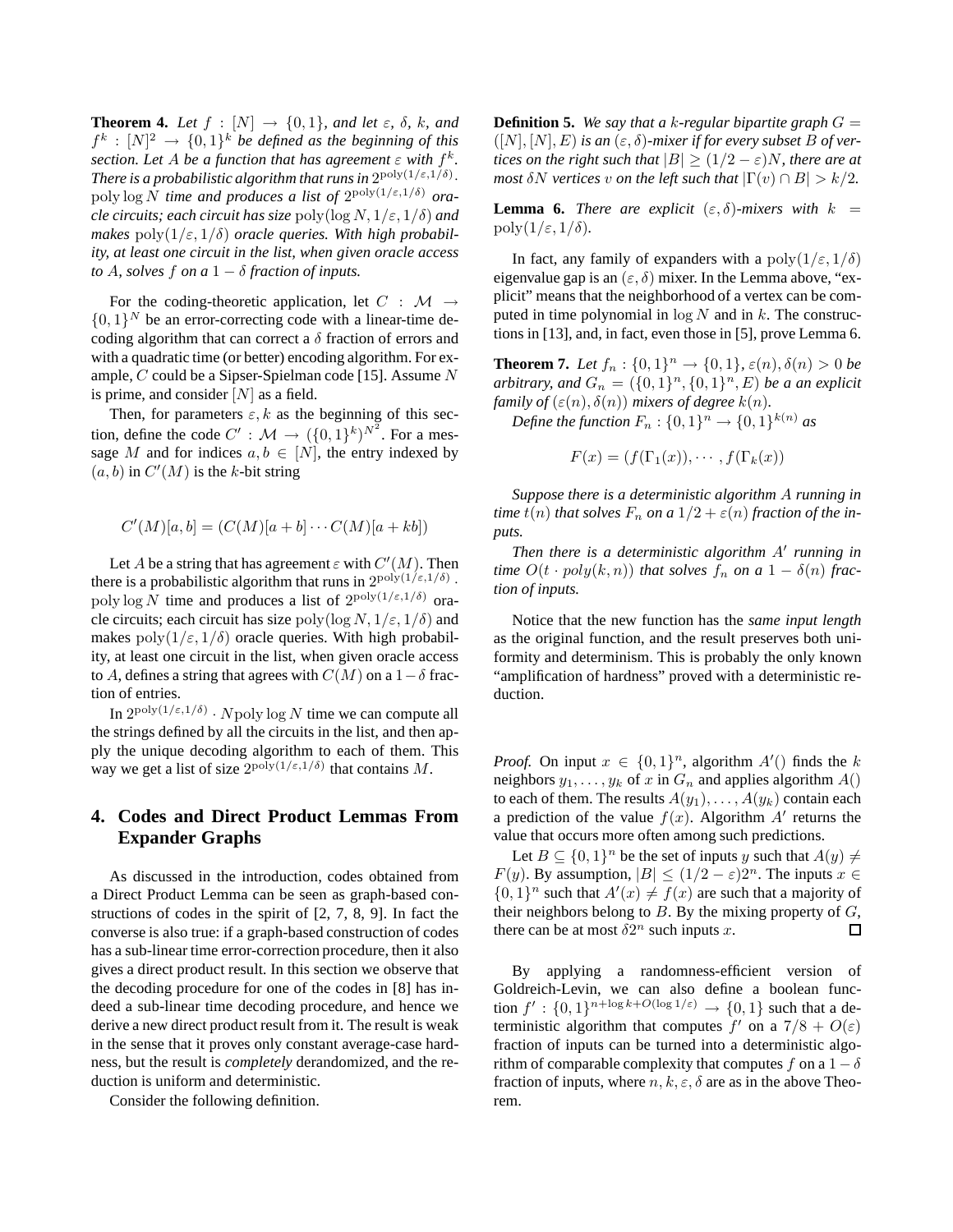# **5. Advice-Efficient Amplification of Hardness in NP**

In this section we present the results of [14] and explain how to use Lemma 3 instead of Impagliazzo's hard core sets in order to derive a uniform reduction.

# **5.1. O'Donnell's Proof**

Let  $f : \{0,1\}^n \rightarrow \{0,1\}$  be an NP function and  $g : \{0,1\}^k \rightarrow \{0,1\}$  be a monotone function. Then  $f'(x_1,\ldots,x_k) = g(f(x_1),\ldots,f(x_k))$  is still an NP function. O'Donnell shows that for a proper choice of  $q$  and for a certain range of parameters  $\varepsilon$  and  $\delta$ , if there is a circuit A of size s that solves  $f'$  on an  $1/2 + \varepsilon$  fraction of inputs then, for every set H of density  $\delta$ , there is a circuit C of size s + poly(k, n) that solves f on a  $1/2 + \Omega(\varepsilon/\sqrt{k})$  fraction of inputs from  $H$ . In turn, this implies that there is a circuit of size  $s \cdot \text{poly}(1/\varepsilon, 1/\delta, k)$  that solves f on a  $1 - \delta$ fraction of inputs.

We sketch below a slightly different, and simpler, argument that shows, under the same assumption, that for every set H of density  $\delta$  there is a circuit of size  $s + \text{poly}(k, n)$ that solves f on a  $1/2 + \varepsilon/(\delta k)$  fraction of inputs H. Our argument is easier to adapt to the uniform setting.<sup>6</sup>

Let  $f: \{0,1\}^n \to \{0,1\}$  be a function (that we think of as being hard to compute on more than a  $1 - \delta$  fraction of inputs) and let  $H \subseteq \{0,1\}^n$  be a set of size  $\delta 2^n$  (that we think of as being a hard-core set for  $f$ ).

Let us define a random function  $b: \{0,1\}^n \to \{0,1\}$  as follows: for  $x \notin H$ ,  $b(x) = f(x)$ , while, for  $x \in H$ ,  $b(x)$ outputs a random bit. If  $H$  is a hard-core set for  $f$ , then the distributions  $(x, f(x))$  and  $(x, b(x))$  are computationally indistinguishable. More precisely, if we are given a circuit of size s that has distinguishing probability  $\varepsilon$  between the two distributions, then we get a circuit of size  $s + O(1)$ that computes f on at least a  $1/2 + \varepsilon/\delta$  fraction of the elements of H.

An hybrid argument shows that the distributions

$$
x_1,x_2,\ldots,x_k,f(x_1),f(x_2),\ldots,f(x_k)
$$

and

$$
x_1, x_2, \ldots, x_k, b_1(x_1), b_2(x_2), \ldots, b_k(x_k)
$$

are also computationally indistinguishable, if  $H$  is a hardcore set. (The functions  $b_i$  are independent copies of the function  $b$  that we previously defined.) More precisely, if we are given a circuit of size  $s$  that has distinguishing probability  $\varepsilon$  between the two distributions, then we get a circuit of size  $s+O(nk)$  that computes f on at least a  $1/2+\epsilon/(\delta k)$ fraction of the elements of H.

If  $g: \{0,1\}^k \to \{0,1\}$  is a function computable by a circuit of size  $\text{poly}(k)$ , then the distributions

$$
x_1,x_2,\ldots,x_k,g(f(x_1),f(x_2),\ldots,f(x_k))
$$

and

 $x_1, x_2, \ldots, x_k, g(b_1(x_1), b_2(x_2), \ldots, b_k(x_k))$ 

are still computationally indistinguishable if  $H$  is a hardcore set.

O'Donnell shows that if  $f$  is a balanced function, then for every  $\varepsilon$ ,  $\delta$  there is a  $k = \text{poly}(1/\varepsilon, 1/\delta)$  and a function  $g: \{0,1\}^k \to \{0,1\}$  computable by a circuit of size  $O(k)$ such that the distributions

and

$$
x_1, x_2, \ldots, x_k, r
$$

 $x_1, x_2, \ldots, x_k, g(b(x_1), b(x_2), \ldots, b(x_k))$ 

(where r is a random bit) have statistical distance at most  $\varepsilon$ . Notice that this is a purely information-theoretic result, that uses only the fact that  $f$  is balanced and that  $H$  has density δ.

Then we get that the distributions

$$
x_1, x_2, \ldots, x_k, g(f(x_1), f(x_2), \ldots, f(x_k))
$$

and

$$
x_1, x_2, \ldots, x_k, r
$$

are computationally indistinguishable, which means that the function  $f'(x_1,...,x_k) = g(f(x_1), f(x_2),..., f(x_k))$  is very hard on average.

## **5.2. Our Result**

In this section we prove a version of O'Donnell result with bounded non-uniformity.

We will proceed as in [14], with a careful use of non-uniformity. First, we state formally the informationtheoretic part of the argument of [14].

**Theorem 8 ([14]).** *For every*  $\varepsilon, \delta > 0$  *there is a* k =  $poly(1/\varepsilon, q/\delta)$  *and a function*  $g: \{0, 1\}^k \to \{0, 1\}$  *such that the following holds. Let*  $f : \{0,1\}^n \rightarrow \{0,1\}$  *be a function*  $\varepsilon/k$ -close to balanced,  $H \subseteq \{0,1\}^n$  be of density  $\delta$ ,  $b_1^f, \ldots, b_k^f : \{0,1\}^n \rightarrow \{0,1\}$  be independent ran*dom functions such that*  $b_i^f(x) = f(x)$  *for*  $x \notin H$  *and*  $b_i^f(x)$ *outputs a random bit if*  $x \in H$ *. Then the distributions* 

$$
x_1,\ldots,x_k,g(b_1^f(x_1),\ldots,b_k^f(x))
$$

*and*

$$
x_1,\ldots,x_k,r
$$

*have statistical distance at most*  $2\varepsilon$ *, where the*  $x_i$  *are uni*form and independent in  $\{0,1\}^n$  and  $r$  is uniform in  $\{0,1\}$ .

<sup>6</sup> A similar argument appears in [17].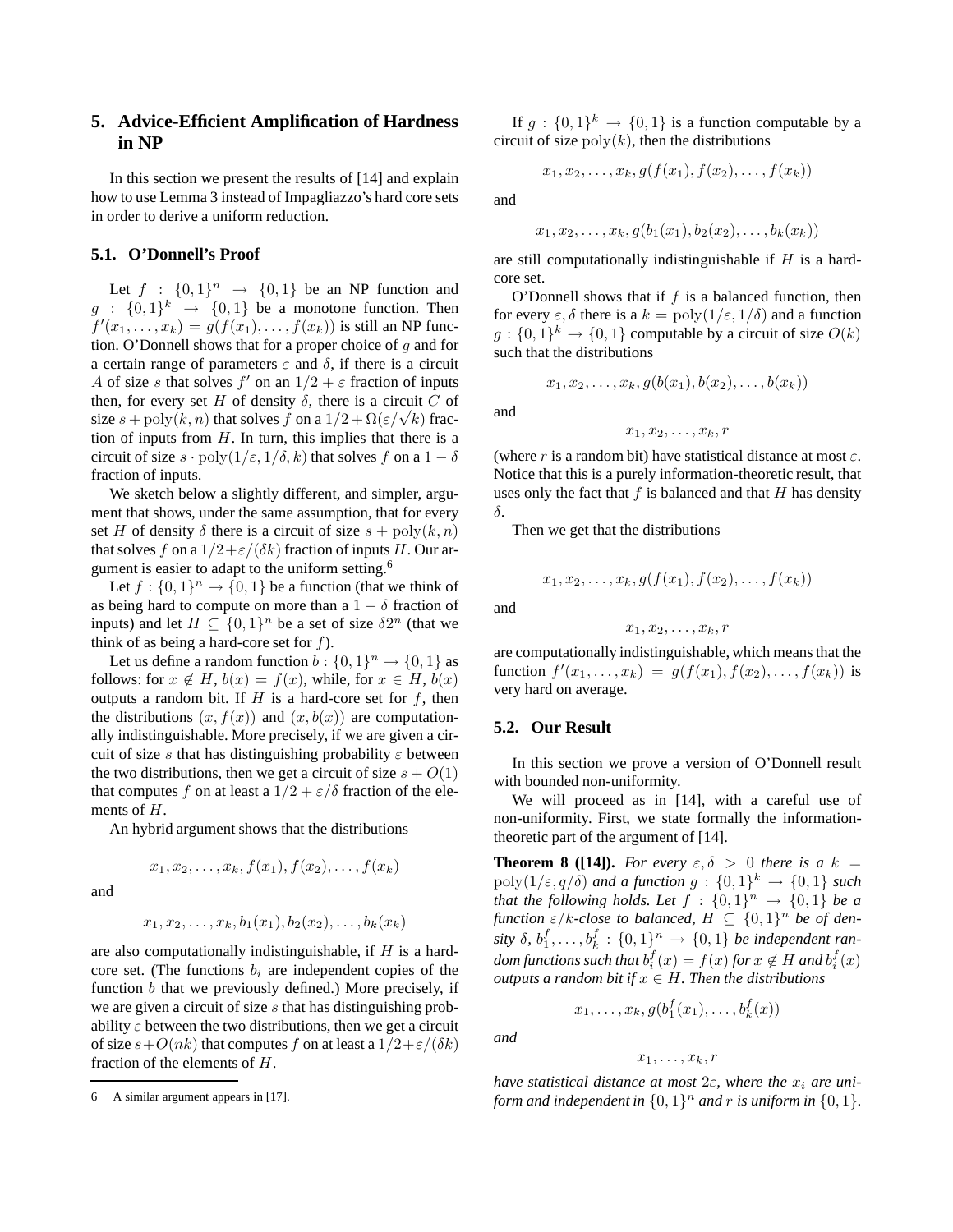The proof of Theorem 8 uses the following notion.

**Definition 9.** For a string  $x \in \{0,1\}^k$ , denote by  $N_\delta(x)$ *the random variable obtained by flipping each bit of* x *independently with probability* δ*.*

*The* noise stability *of a function*  $g: \{0,1\}^k \to \{0,1\}$  *at parameter*  $\delta$ *, denoted* NOISESTAB $_{\delta}(g)$  *is defined as* 

$$
NoiseSTAB_{\delta}(g) = \mathbf{Pr}[g(x) = g(N_{\delta}(x))]
$$

*where* x *is uniform.*

The following two results give a proof of Theorem 8.

**Lemma 10 ([14]).** *For every*  $\varepsilon, \delta > 0$  *there is a* k =  $poly(1/\varepsilon, 1/\delta)$  *and a function*  $g: \{0, 1\}^k \to \{0, 1\}$  *such that*  $\text{NOISESTAB}_{\delta'}(g) \leq 1/2 + \varepsilon$  *for every*  $\delta \leq \delta' < 1$ *.* 

**Lemma 11 ([14]).** *Let*  $f : \{0,1\}^n \rightarrow \{0,1\}$  *be a balanced function,*  $H \subseteq \{0,1\}^n$  *be of density*  $\delta$ ,  $b_1^f, \ldots, b_k^f$ :  ${0,1}^n \rightarrow {0,1}$  be independent random functions such *that*  $b_i^f(x) = f(x)$  *for*  $x \notin H$  *and*  $b_i^f(x)$  *outputs a random bit if*  $x \in H$ *. Let*  $g : \{0,1\}^k \to \{0,1\}$  *be a function*  $\textit{such that}$  NOISESTAB $_{\delta/2}(g) \leq 1/2 + 2\varepsilon^2$ *. Then the distributions*

$$
x_1,\ldots,x_k,g(b_1^f(x_1),\ldots,b_k^f(x))
$$

*and*

$$
x_1,\ldots,x_k,r
$$

*have statistical distance at most*  $\varepsilon$ *, where the*  $x_i$  *are uniform* and independent in  $\{0,1\}^n$  and  $r$  is uniform in  $\{0,1\}$ .

In order to prove Theorem 8, we just need to take into account the fact that  $f$  is not perfectly balanced. See [18] for more details.

Now we are left with the reduction to the informationtheoretic case.

**Lemma 12.** *Let*  $g: \{0, 1\}^k \to \{0, 1\}$  *be as in Theorem 8,*  $f: \{0,1\}^n \rightarrow \{0,1\}$  *be*  $\varepsilon/k$ -close to balanced and A *be* a *polynomial-time algorithm such that*

$$
\mathbf{Pr}[A(x_1,\ldots,x_k)=g(f(x_1),\ldots,f(x_k))]\geq \frac{1}{2}+3\varepsilon
$$

*Then there is a polynomial time samplable distribution of circuits*  $\mathcal C$  *such that for every set*  $H \subseteq \{0,1\}^n$  *of density*  $\delta$ *we have*

$$
\Pr_{C \sim C} \left[ \Pr_{x \in H} [C(x) = f(x)] \ge \frac{\varepsilon}{2\delta k} \right] \ge \frac{\varepsilon}{\delta k^2 \cdot 2^{2k-1}}
$$

The proof proceed as in the overview of Section 5.1. See [18] for a complete proof.

We get our amplification of hardness result by using the above lemma and Lemma 3 (our uniform version of Impagliazzo's hard core result).

**Lemma 13.** *Let*  $g: \{0, 1\}^k \to \{0, 1\}$  *be as in Theorem 8,*  $f: \{0,1\}^n \rightarrow \{0,1\}$  *be*  $\varepsilon/k$ -close to balanced and A *be* a *polynomial-time algorithm such that*

$$
\mathbf{Pr}[A(x_1,\ldots,x_k) = g(f(x_1),\ldots,f(x_k))] \geq \frac{1}{2} + 2\varepsilon
$$

*Then there is a polynomial time samplable distribution of circuits* C *such that*

$$
\Pr_{C \sim C} \left[ \Pr_{x \in H} [C(x) = f(x)] \ge 1 - \delta \right]
$$

$$
\ge 2^{-\text{poly}(1/\varepsilon, 1/\delta)}
$$

Finally, we want to generalize the result from the almostbalanced case to the general case. We can do so by using the same padding technique adopted in [14]. The reader is referred to [14] for details.

**Theorem 14.** *For every polynomial time computable functions* ε, δ *the following holds.*

*Suppose that for every language* L *in NP there is a probabilistic algorithm* A *such that for every input length* n *we have*

$$
\Pr_{x \in \{0,1\}^n} [A(x) = L(x)] \ge \frac{1}{2} + \varepsilon(n)
$$

*Then for every language* L *in NP there is a probabilistic algorithm* A' *that on input n runs in*  $poly(n, 1/\varepsilon(n), 1/\delta(n))$ *time and outputs a circuit, and*

$$
\Pr_{C \sim A'(n)} \left[ \Pr_{x \in \{0,1\}^n} [C(x) = L(x)] \ge 1 - \delta(n) \right]
$$
  
 
$$
\ge 2^{-\text{poly}(1/\varepsilon(n), 1/\delta(n))}
$$

Notice that the conclusion of the theorem could be stated equivalently as the existence of a probabilistic algorithm running in time polynomial in n and in  $2^{poly(1/\varepsilon,1/\delta)}$  that produces a list of  $2^{poly(1/\epsilon,1/\delta)}$  circuits such that one of them solves f on at least a  $1 - \delta$  fraction of inputs.

### **6. Uniform Amplification of Hardness in NP**

In this section we prove the following result.

**Theorem 15.** *There is a constant*  $c > 0$  *such that the following is true. Suppose that for every NP problem there is a probabilistic polynomial time algorithm that, on every input* length, succeeds on a  $3/4 + 1/(\log n)^c$  fraction of inputs. *Then for every balanced NP problem there is a probabilistic polynomial time algorithm that, on every input length,* succeeds on a  $1 - 1/(\log n)^c$  fraction of inputs.

Given the results of the previous section, the assumption of Theorem 15 implies that, for every language  $L$  in NP, we have a probabilistic algorithm that, on input  $n$ , runs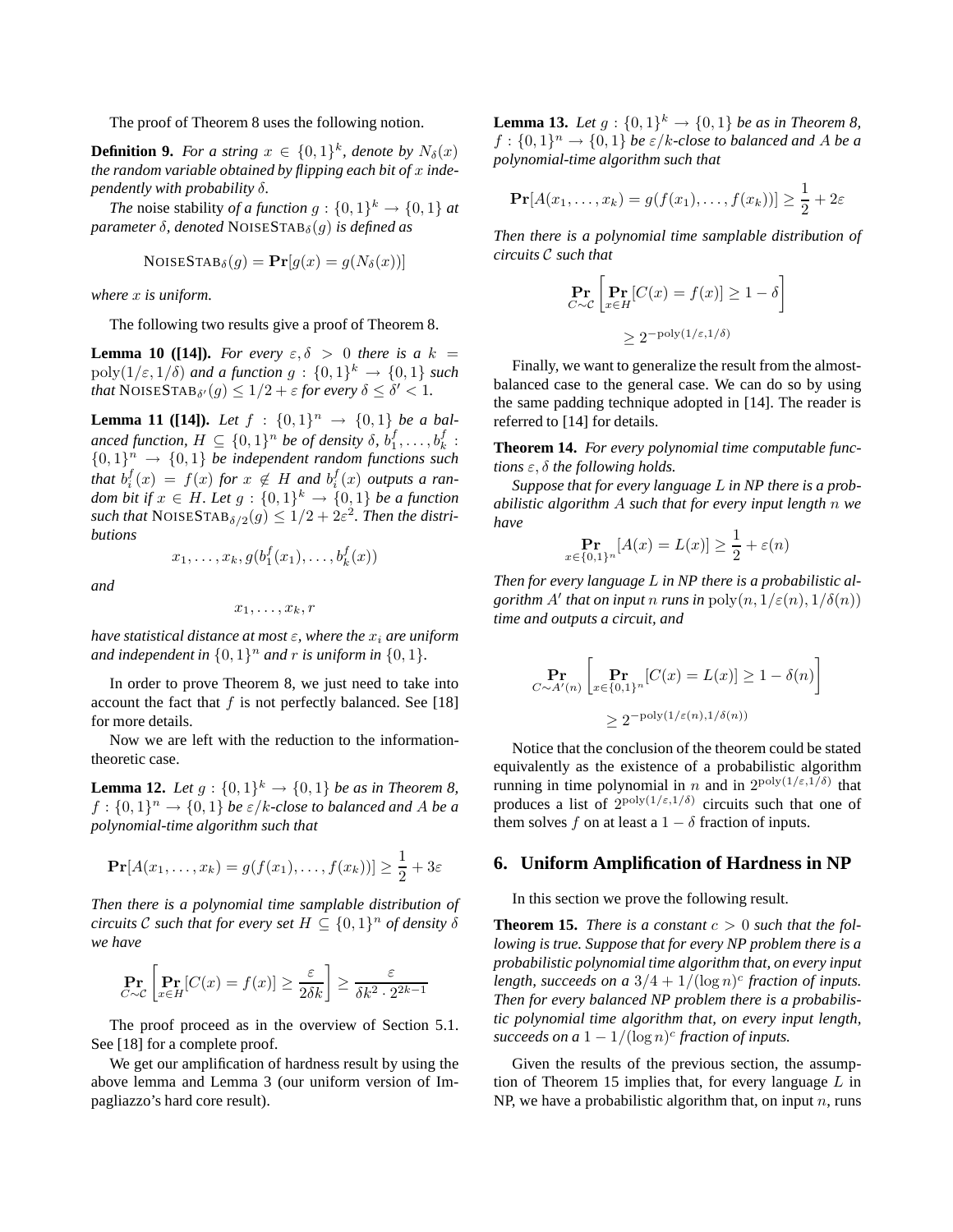in  $\text{poly}(n)$  time and produces a list of  $\text{poly}(n)$  circuits of  $poly(n)$  size such that at least one of them solves L on at least a 1 –  $\delta$  fraction of inputs, where  $\delta = 1/(\log n)^{\Omega(1)}$ . We would like to be able to recognize such a circuit. Unfortunately, we do not know how to do that. On the other hand, under the assumption of the theorem, we are able to solve a slightly weaker promise problem, and solving the promise problem will be enough to prove the conclusion of the theorem.

**Theorem 16.** *For every function*  $\delta(n)$  *there are function*  $\gamma(n), \sigma(n)$  *such that*  $\gamma(n) \leq \delta(n)^{\Omega(1)}$  *and*  $\sigma(poly(n)) \leq$  $\delta(n)^{\Omega(1)}$  and the following happens.

*Suppose that for every balanced language* L *in NP there is a probabilistic polynomial time algorithm that solves* L *on a*  $3/4 + \sigma(n)$  *fraction of the inputs of length n.* 

*Then for every balanced language* L *in NP there is a probabilistic polynomial time probabilistic algorithm* A *such that*

- *For every circuit* C *that solves* L *on at least*  $a \quad 1 - \delta(n)$  *fraction of the inputs of length n,*  $\Pr[A(C)$  *accepts*  $] \geq 3/4$ *.*
- *For every circuit* C *that solves* L *on fewer than a* fraction  $1 - \gamma(n)$  of the inputs of length n,  $\Pr[A(C)$  *accepts*  $] \leq 1/4$ *.*

Of course the probability of success can be amplified from  $3/4$  to  $1 - 2^{-n}$ . See [18] for the proof. The proof of Theorem 15 is now mostly a matter of fixing parameters. We fix a  $c'$  small enough so that, in Theorem 14, under the assumption that every problem in NP can be solved on a  $3/4$ fraction of inputs, then for every problem L in NP there is an algorithm  $A<sub>list</sub>$  that constructs in polynomial time a list of circuits such that at least one of them solves the problem on a  $1 - 1/(\log n)^{c'}$  fraction of inputs. Then we apply Theorem 16 with  $\delta = 1/(\log n)^{c'}$ , and we see that there are functions  $\sigma, \gamma = \delta^{\Omega(1)}$  such that if every problem in NP can be solved uniformly on a  $3/4 + \sigma$  fraction of inputs then for every problem L in NP there is an algorithm  $A<sub>dist</sub>$  that is able to distinguish circuits that solve the problem on  $\geq 1 - \delta$  fraction of inputs from circuits that solve the problem on  $\leq 1 - \gamma$  fraction of inputs.

Finally, we get a good uniform algorithm for  $L$  as follows. On input x of length n, we run  $A<sub>list</sub>(n)$  to get a list of possible circuits, then we run algorithm  $A<sub>dist</sub>$  on each of the circuits. Let  $C$  be the first circuit that is accepted by  $A_{\text{dist}}$ ; then we output  $C(x)$ . Since the generation of the circuit was independent of  $x$ , and since with high probability the circuit solves L on a  $1 - \gamma$  fraction of inputs, then the whole algorithm has a success probability close to  $1-\gamma$ . To complete the proof of Theorem 15 we just need to choose c small enough so that  $\sigma(n)$ ,  $\gamma(n) \leq 1/(\log n)^c$  for sufficiently large  $n$  in the above argument.

## **7. Conclusions**

Guruswami and Indyk [7, 8, 9] present, among several other results, error-correcting codes with linear-time encoding algorithms and linear time list-decoding algorithms that correct a  $1 - \varepsilon$  fraction of errors. As in our case, their construction starts from codes with a unique decoding algorithm.

The Guruswami-Indyk construction in [9] is better than ours in any respect: shorter encoding length, faster encoding time, comparable decoding time and list size.

Sudan's [16] list-decoding algorithm for Reed-Solomon codes gives codes that decode a  $1-\varepsilon$  fraction of errors while creating a list of size only  $poly(1/\varepsilon)$ . Furthermore, using concatenation, one can have alphabets of size  $\text{poly}(1/\varepsilon)$ (while in our case the alphabet has size  $2^{poly(1/\epsilon)}$ ) and quasi-linear or linear encoding length. The decoding time is polynomial in [16], but it has been improved to quasi-linear in [4, 1].

The main point of this paper, therefore, is not to present an improved, or even competitive, construction of listdecodable codes, but rather to show that results from complexity theory, with little manipulation, yield codes with reasonably non-trivial properties. Quite possibly, a new technique could be extracted by better understanding the algorithm presented in this paper, which could be used more directly to devise improved list-decoding algorithms. In any case, this connection gives a new way of looking at the listdecoding problem, and a new language to describe and analyze algorithms.

Within complexity theory, the observations and results of this paper are a challenge to come up with a direct product theorem for *almost pairwise independent inputs*. Such a result would give codes with quasi-linear, and possibly linear, encoding length.

The Direct Product Lemma should be provable with only  $O(\log(1/\epsilon \delta))$  bits of advice, which would lead to listdecoding algorithm with near-optimal list size. It is an interesting open question to prove such a result.

There is a lot of room for improvement in our uniform amplification of hardness result for NP. One approach to try and improve our results would be to devise an even more advice-efficient version of Impagliazzo's results.

# **Acknowledgements**

I thank Madhu Sudan, Ryan O'Donnell, Salil Vadhan and Venkatesan Guruswami for helpful discussions.

## **References**

[1] M. Alekhnovich. Linear diophantine equations over polynomials and soft decoding of reed-solomon codes. In *Proceed-*